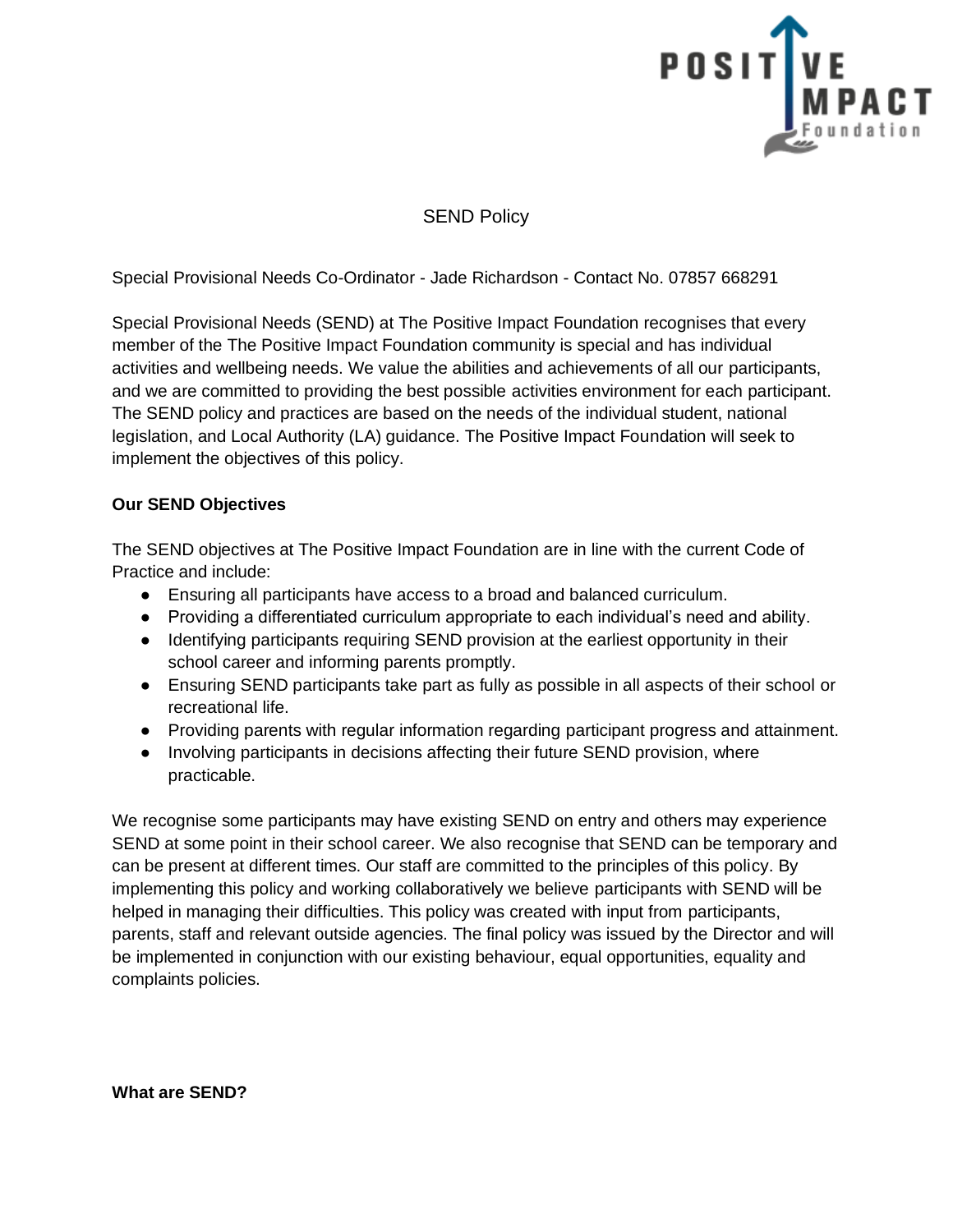

A participant has special provisional needs if they require specific provisional provision to be made. Difficulties may include:

- Participants experiencing significant difficulty in activities in comparison with peers.
- Having a disability which prevents the participant from accessing provisional facilities.
- Participants experiencing emotional difficulties which prevent them from engaging on a social or academic level.

Particular care will be taken in identifying SEND where lack of progress may be attributed to any of the following:

- English as an Additional Language (EAL).
- Absences due to long term illness/hospitalisation.
- Frequent geographical re-location.

The Positive Impact Foundation and its partners believes that the admissions criteria should not discriminate against participants with SEND ensuring they be treated as fairly as all other applicants for admission.

## **Stages in the process of identifying and meeting special provisional needs:**

A participant who is perceived by any member of staff as having SEND is reported to the SENCO with appropriate evidence, who will then investigate. The initial responsibility of care lies with staffs unless the participant is identified as being in need of intervention, in which case the SENCO becomes responsible for co-ordinating SEND for that participant. Early identification of participants with SEND is a priority. The identification of all provisional needs will be met through considering the following:

Information from outside school:

- Parents.
- Previous school.
- Specialists e.g. Provision Psychologist.
- Information provided through extra curricular activities.

Information from within school utilising the staffs knowledge based upon:

- Observations.
- Internal tests.
- Oral work.
- Extracurricular activities.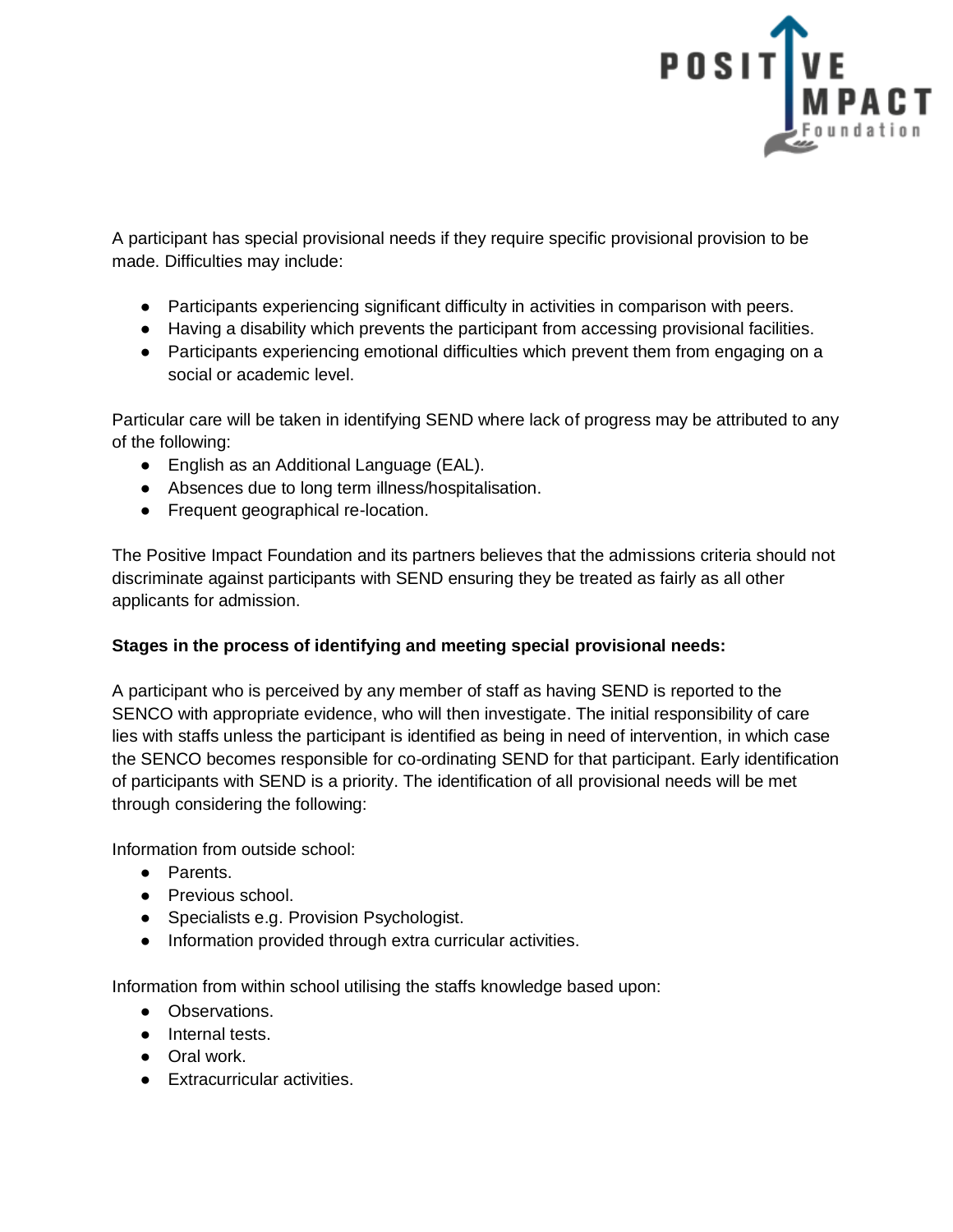

Information from within school based upon the participant's performance in:

- Public examinations.
- Standardised tests

Additional relevant information from:

- Self identification.
- The participant's identification by other participants.

In some instances diagnostic testing may be required. Once identified, priority will be given to liaising with parents and staffs regarding the participant's SEND requirements and a plan of provision will be agreed upon.

## **What our expectations are**

Parents/participants are expected to support The Positive Impact Foundation, wherever possible, in addressing their child's/own SEND. We believe a strong partnership with parents is essential in effectively addressing participants' SEND and enabling them to achieve their potential. SEND participants will be encouraged to participate in the decision making processes affecting them. We will also provide on request, details of the local parent partnership to ensure parents receive comprehensive, neutral and appropriate advice.

Our SEND policy recognises and reinforces the need for teaching that is fully inclusive. The Positive Impact Foundation will ensure appropriate provision is made for all participants with SEND. We have adopted a whole business approach whereby participants with SEND are, as far as is practicable, fully integrated into provision. The SEND Code of Practice makes it clear that all teachers of participants with SEND are expected to differentiate appropriately for different levels of need.

## **The role of the SENCO**

The SENCO works within The Positive Impact Foundation and with outside agencies, and is responsible for overseeing the administration of SEND provision and supporting staff to meet participants' needs. Contact details are available via The Positive Impact Foundation website and at the front of this policy. Every effort will be made to prioritise needs and to provide necessary provision, based on relevant evidence.

The SENCO is supported in her role by:

- The Director.
- Senior Leadership.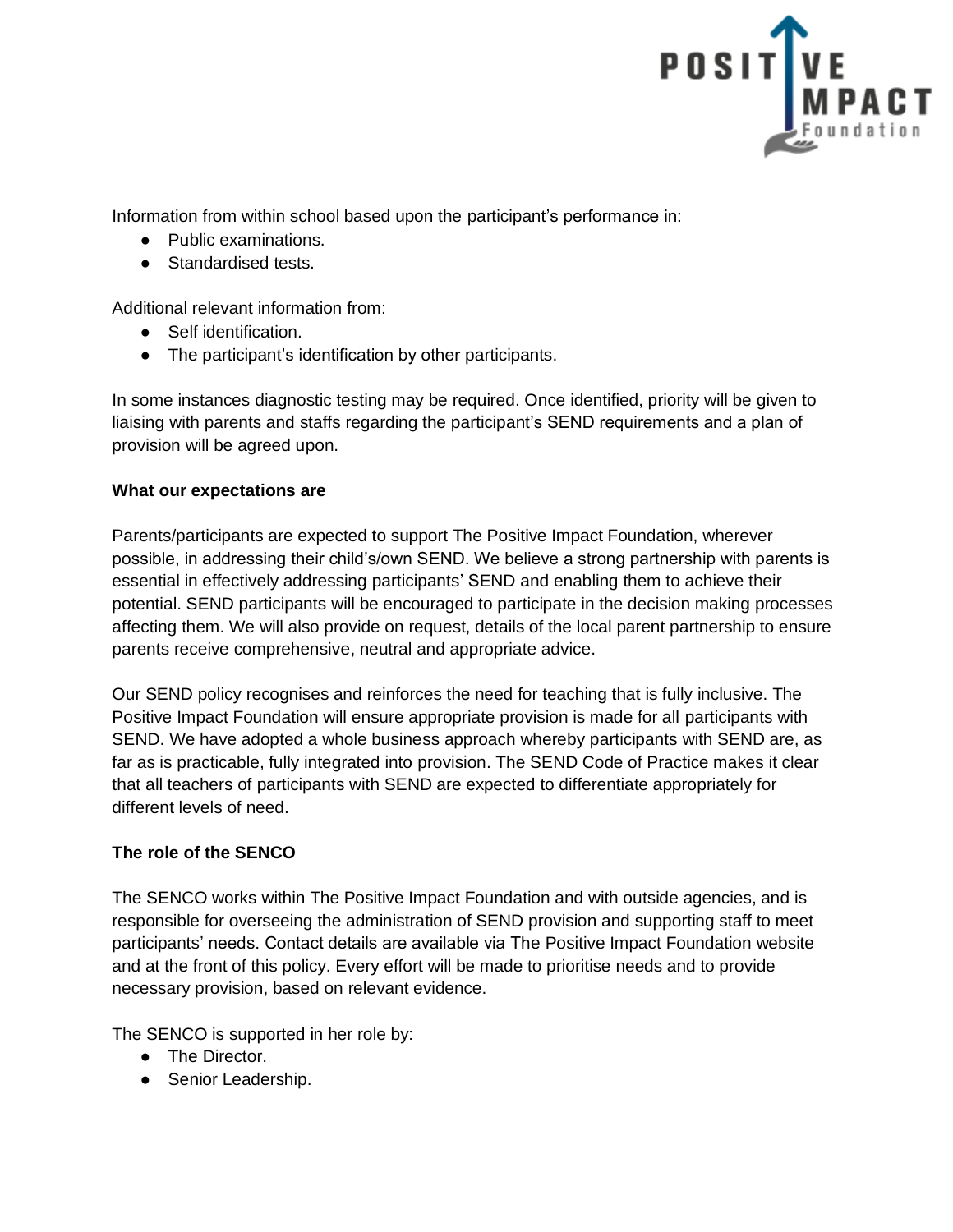

- The DSL's.
- All teaching staff.

## **In School Provision**

The aim of the SENCO (and that of support staff) is to support participants and to enable subject specialists to teach their subject to all participants. On admission, we commit to continuity of support for participants with existing SEND.

To ensure that all staff are aware of current participant needs, the SENCO publishes a monthly SEND register on The Positive Impact Foundation's Google Drive. Any examination Access Arrangements are also recorded within both registers (a participant being in receipt of Extra Time or needing to use a Laptop for example).

On the SEND register levels of provision now fall into two categories – SEND Support (instead of the previous sub categories of School Action/School Action Plus) and EHC Plans (Provisional Health Care Plans) instead of Statements of SEND provision.

## **SEND Support**

A participant is deemed to be in receipt of SEND Support if they are unable to access the curriculum despite strategies attempted at Wave 1 of intervention – they are on either Wave 2 or Wave 3. Support may come from internal resources and external agencies working together.

Levels of provision fall into three categories – Wave 1, Wave 2 and Wave 3:

#### Wave 1

Participants who are recorded as being Wave 1 may have a diagnosis of Dyslexia or ADHD but require no extra intervention – just high quality inclusive teaching.

Wave 2 Participants who are recorded as being Wave 2 receive internal 1:1 intervention.

Wave 3 Participants who are recorded as being Wave 3 receive specialist external 1:1 intervention. **EHC Plan**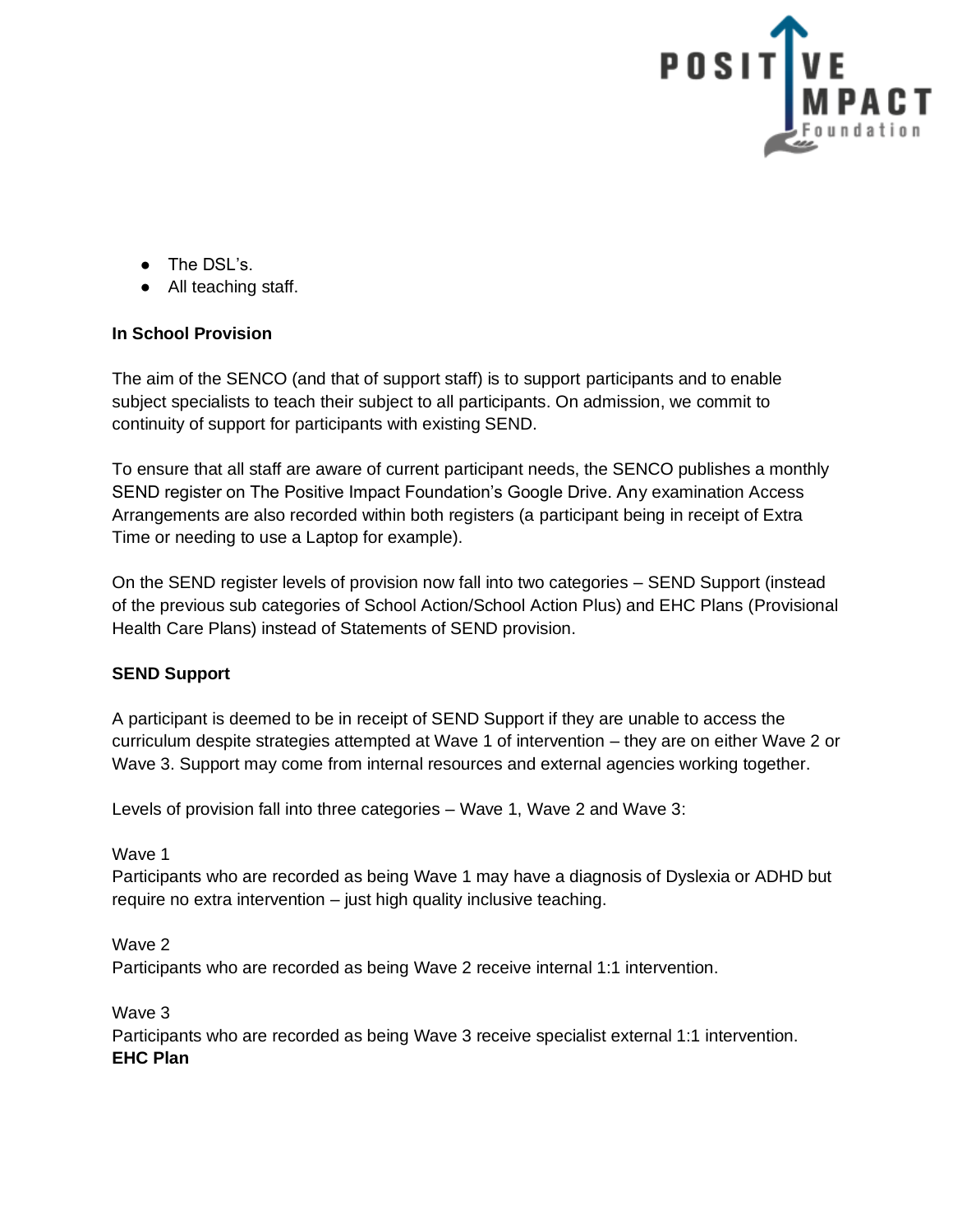

In the event of a participant having an EHC Plan, The Positive Impact Foundation will work with all relevant agencies to ensure appropriate recommendations are duly met (in line with the recently published SENDD Code of Practice – June 2014).

# **Strategies for SEND**

The Positive Impact Foundation staff use a variety of strategies to support participants in the widest SENDse.

The main methods of provision include:

- Inclusive provision with staff support through a differentiated curriculum.
- 1:1 support.
- Opportunities for pre-teaching.

We offer targeted participant updates to parents through regular progress reports. We provide teaching guidelines on general SEND issues, and SEND also forms part of our current staff inhouse development whereby best practice is regularly shared. We support participants individually as necessary for specific reasons, on agreed programmes, working closely with the following external agencies:

- Local Authority (LA).
- Provisional Psychologist (EP).
- Specialist Teacher Services (STS).
- Medical professionals.
- Speech and Language Therapists (SaLT).
- Children, Adolescent Mental Health Service (CAMHS).
- Educating Children Out of School (ECOS).
- Provisional Social Worker (ESW).
- Connexions advisors.
- Relevant charities and organisations.

We apply for special access arrangements to support participants in examinations when necessary, where academic evidence supports this need. The SENCO regularly meets with The Positive Impact Foundation's Director to ensure that the access arrangements held are current and valid.

The progress of SEND participants will be monitored by considering observational evidence, formative and summative assessment. This information will be shared as necessary and reviewed regularly.

## **Evaluating our SEND policy**